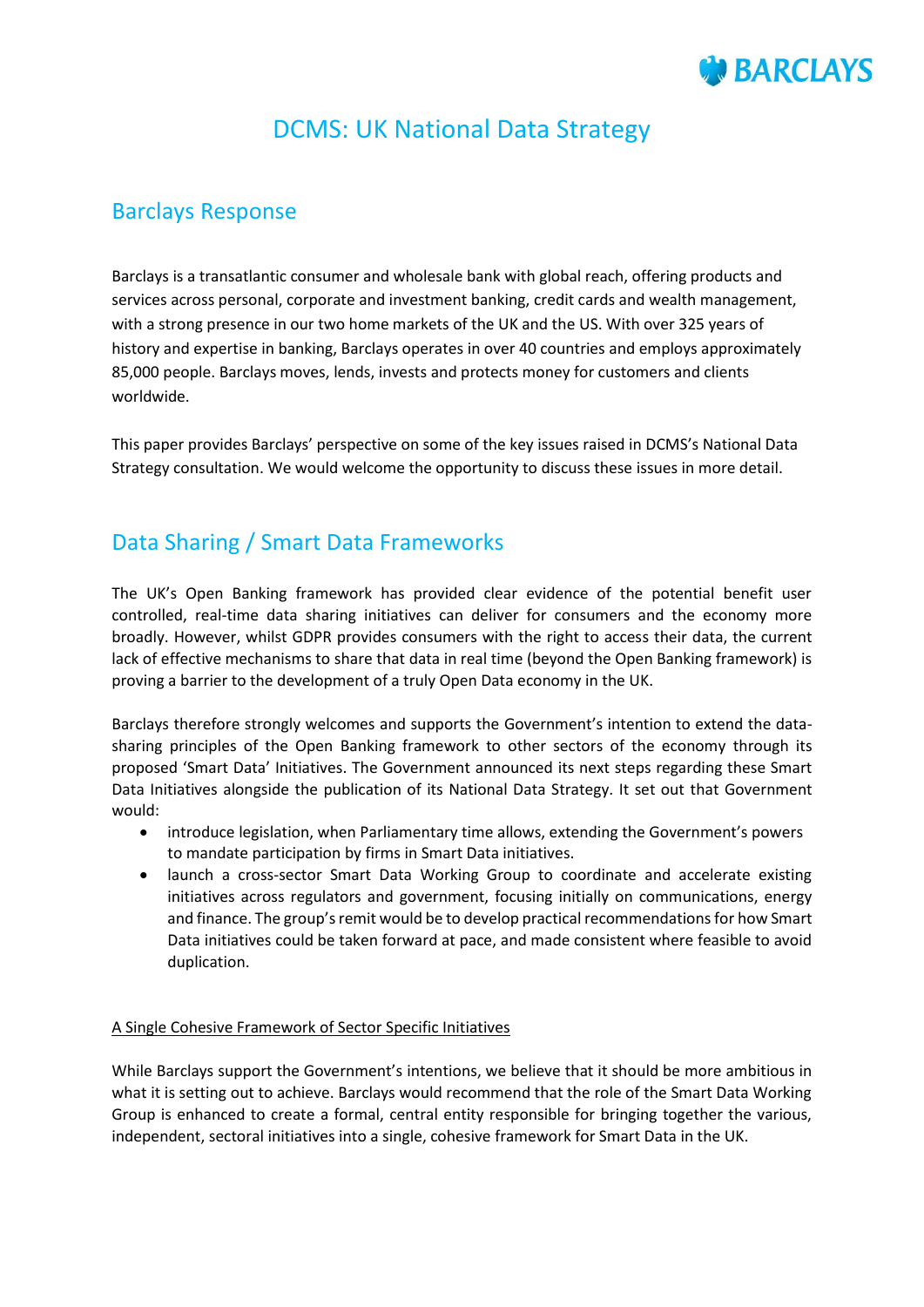

This 'Smart Data Framework' could follow a two tier model, with this 'Smart Data Central Entity' being a formal, overarching authority, governing the sector initiatives below.

### **Proposed 'Smart Data Framework'**



- Smart Data Central Entity this central entity would be responsible for prescribing consistent operating principles and standards to be used across all initiatives, covering issues common to all such as resilience, competition, consumer protection, third party liability and a competent system of adjudication. It could also house certain shared infrastructure that could be used across each initiative, e.g. standards relating to common requirements such as consent and authentication. This Central Entity should also be responsible for promoting and incentivising participation from data holders, third parties, and customers and businesses in the various initiatives.
- Sectoral Specific Initiatives individual sectoral initiatives would only look to develop specific APIs, standards and infrastructure where a central, cross-sectoral solution developed by the Smart Data Central Entity would be inappropriate or unworkable.

Such an approach, leveraging expertise, standards and technologies from an overarching Central Entity across all the sectoral initiatives would prove more efficient and effective than the proposed approach of attempting to coordinate independent sectoral initiatives. It is vital to avoid a situation in which different sectors implement disparate and inconsistent approaches to data sharing, as this risks limiting the development of data portability in the UK and failing to deliver the full potential Open Data has to offer.

This proposed approach to develop a Smart Data Framework would represent a significant step forward in the development of a UK Open Data ecosystem, from sectors independently implementing inconsistent frameworks, to a single, cohesive, consumer and innovation focused framework, within which specific sectoral initiatives can be incorporated.

Expansion of the Smart Data Framework into Other Priority Sectors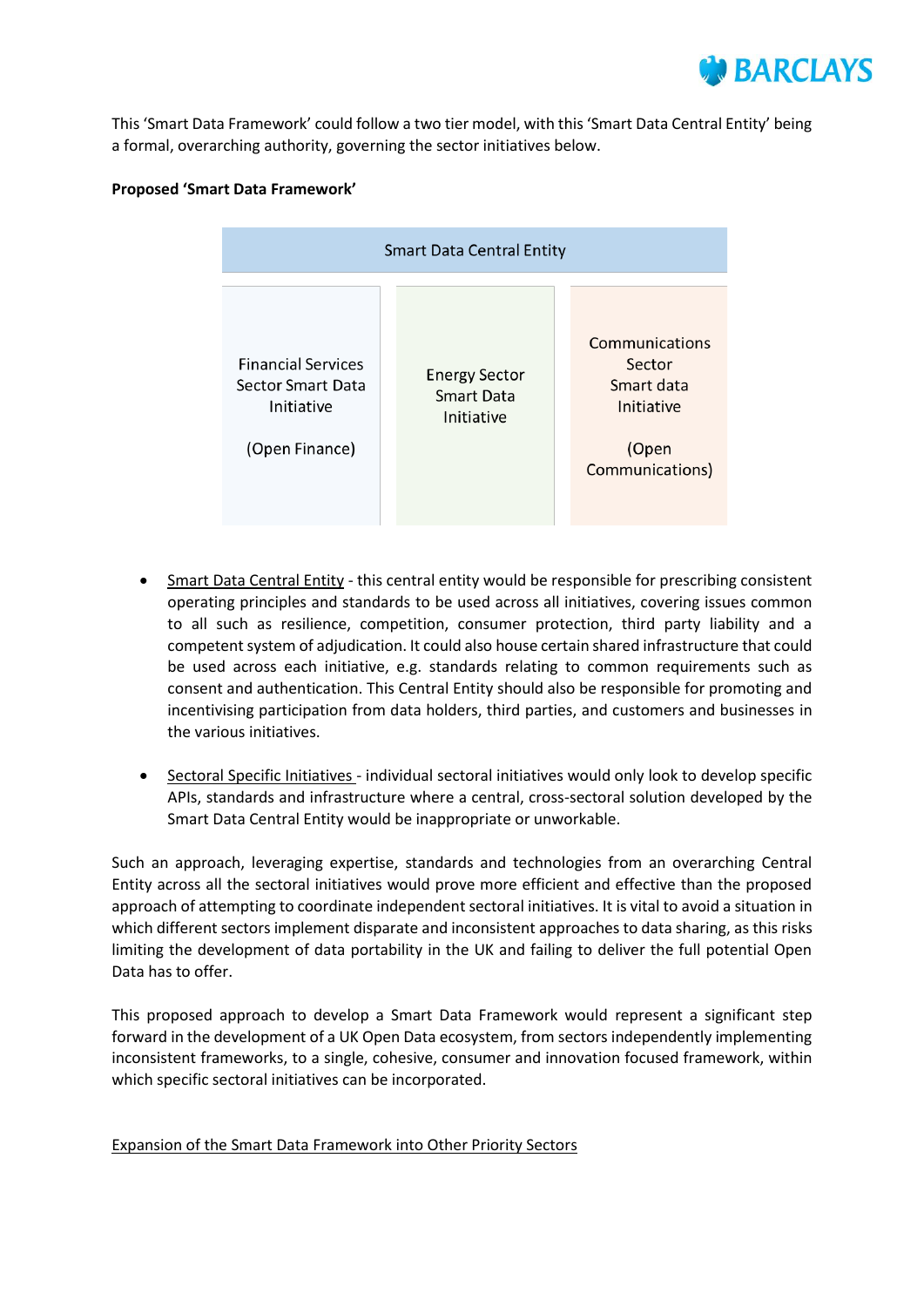

Whilst the initial Smart Data initiatives are being established, Government should look at ways to expand the broader framework with initiatives in other key sectors. When considering which sectors would be well placed for the introduction of a Smart Data Initiative, Government should begin by understanding which sectors potentially offer consumers and businesses the most opportunity for benefit through the ability to control and share their data. Such an assessment should look at what additional value could be released to consumers (either directly, or through potential new products and services), what value the 'holders' of the data currently derive from it (e.g. in relation to advertising), and the degrees to which the data is in a format that could be readily made available.

Based on these criteria, Barclays believes that Government should consider the introduction of a Smart Data Initiative in the online digital platform and technology sector (including social media, online commerce and other related platforms), which contains firms with some of the largest repositories of consumer and small business data. In addition, Barclays believes a comprehensive Smart Data Framework should enable consumers and businesses to more easily access and share their data held by public sector organisations, for example, tax and social security contributions. Government should therefore consider how public sector organisations could be effectively incorporated into the Framework.

Ultimately, we believe this proposed Smart Data Framework could provide the foundations to develop a comprehensive, Open Data economy enabling data portability for consumers and businesses across all sectors.

#### Raw Data Vs Elaborated Insight

Barclays considers it important that in any UK data sharing framework, policymakers consider the distinction between raw data and elaborated/inferred data insights. While consumers may have the right to control and access their raw and observed data (e.g. their transactions history), organisations often use their expertise and capabilities to build on this data to develop inferred data insights. These inferred data insights could be considered proprietary to an organisation and can have inherent value, although data subject rights will still apply to insights specific to an individual. In order to continue to encourage research, development and innovation, organisations must be able to retain this value. Further, this data is unique to an individual firms' processes, and would not necessarily be easily standardised or understood by other industry participants. It is for these reasons that Barclays does not believe inferred data insights should be subject to any data sharing frameworks.

### Updating the UK Data Protection Framework to Support Innovation

The EU GDPR, and the UK's Data Protection Act have provided a world-leading data protection framework that empowers citizens, and places them firmly in control of their data and how it can be used by firms. These frameworks are undoubtedly positive in that they ensure consumers' data is protected, and their privacy is respected.

However, in an increasingly digital economy with vast volumes of data, it is the ability to access and use data that generates value and creates competitive advantage for firms. With the development of innovative technologies such as AI, Machine Learning, and DLT, firms are increasingly looking to experiment to explore how they could leverage such technologies to transform their businesses.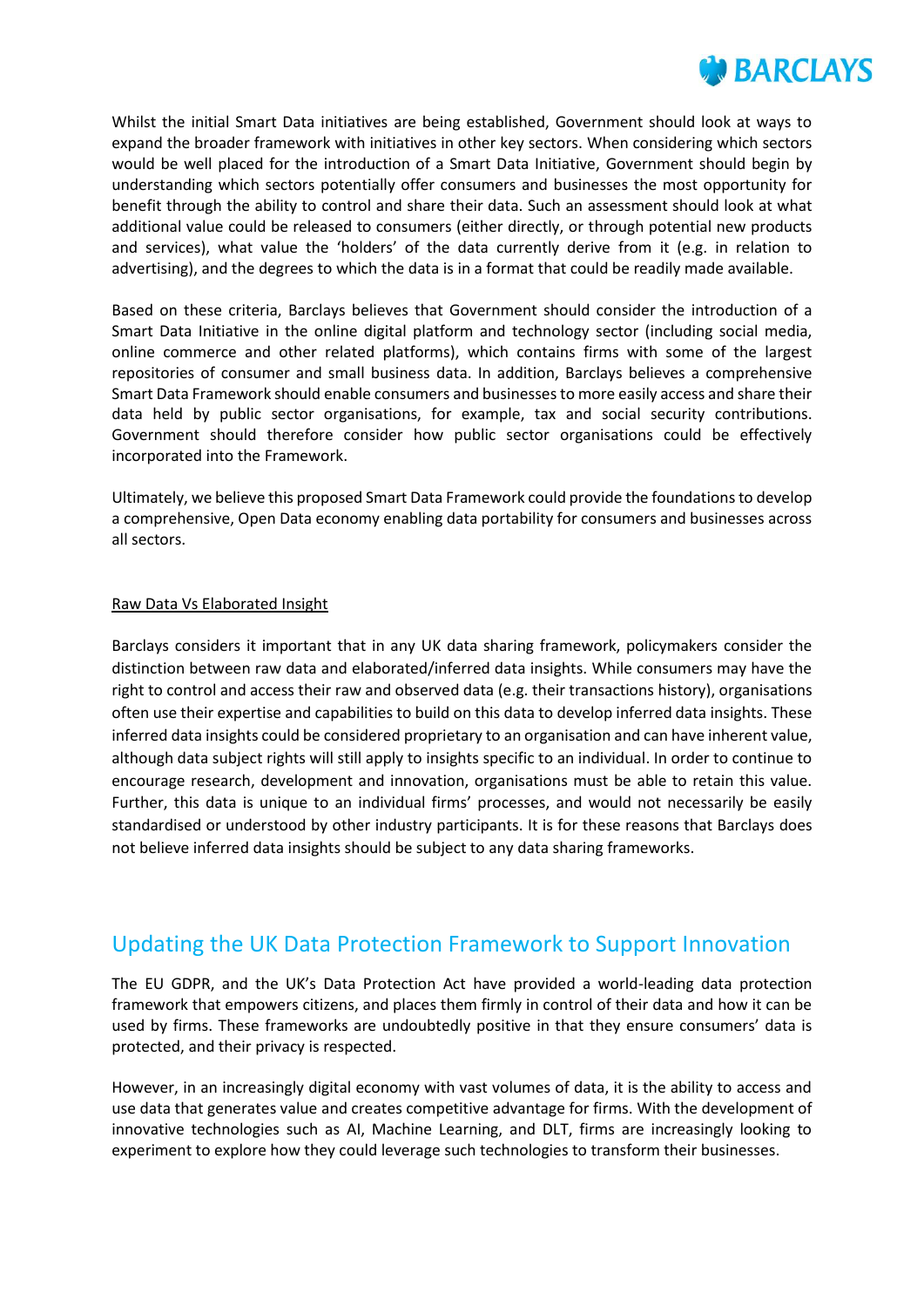

Unfortunately, there is currently a lack of clarity as to how to comply with the data protection framework when using these technologies, which risks deterring some firms from doing so. While ensuring that the UK does not significantly diverge from GDPR, Barclays believes there is a need to review the data protection framework in the UK, to provide greater certainty and clarity as to how data should be treated in the context of these technologies. Such action is required urgently to facilitate experimentation and innovation in the UK.

We provide a number of examples below, where greater clarity would be beneficial.

- **Blockchain**: one of the key characteristics of blockchain technology is that records are immutable i.e. data in a blockchain cannot be altered. Against the context of Article 17 of GDPR (the right of erasure/right to be forgotten) it is unclear how firms can comply with requirements to delete personal data if it were to be stored on chain. Whilst off-chain storage or encryption may provide 'work-around'solutions, Barclays believes Government should provide clarity as to how the Article 17 requirement for erasure can be achieved when using personal data and blockchain technology.
- **AI Experimentation**: both the purpose limitation principle and the data minimisation principle of GDPR make it difficult for firms to obtain consent of the data subject for the use of their personal data for AI experimentation. For instance, the purpose limitation principle makes it challenging to rely on the validity of any consent given. In addition, the data minimisation principle requires anonymisation or deletion of all data that is not necessary (with the term 'necessity' interpreted narrowly) for the specific purpose for which it was collected. Barclays believes Government should therefore provide guidance as to how firms should approach the issue of consumer consent in the context of AI experimentation.
- **The Use of Synthetic/Anonymised Data in AI**: Barclays believe further clarity is required regarding the point at which data is no longer able to be traced back to the data subject and therefore is not covered by GDPR.
- '**Data Controller' and 'Data Processor'**: Current data protection laws rely on a distinction between 'data controllers' (who determine the purposes and/or means by which personal data should be processed) and 'data processors' (those who process data only under instruction and on behalf of a data controller), that is based on outdated models of technology operations. Recent decisions by the European Court of Justice (ECJ) have highlighted some of the limitations of trying to apply these concepts to modern technologies. For example, large-scale cloud providers, who play an increasingly important role in the provision of financial market infrastructure, will often refuse to be bound, creating risks for financial services organisations who want to make greater use of cloud-based technologies, both for the commercial benefits they offer, but also in order to meet various regulatory obligations e.g. operational resilience requirements. Government should review the UK data protection framework to consider where rules may require updating to better reflect the use of cloud technology, and consider how responsibilities and obligations should be apportioned between providers.
- **Interplay Between Obligations Under Data Protection Legislation, Other Statutory Requirements and Common Law**: In certain fields, such as in financial services and health, there is a complex interplay between obligations arising under data protection laws, under other statutory regimes and under common law, such as obligations of confidentiality. There may be an opportunity to clarify the interaction between concepts arising under each framework, to provide greater certainty for organisations in understanding when they are able to share data, helping them to unlock potential benefits.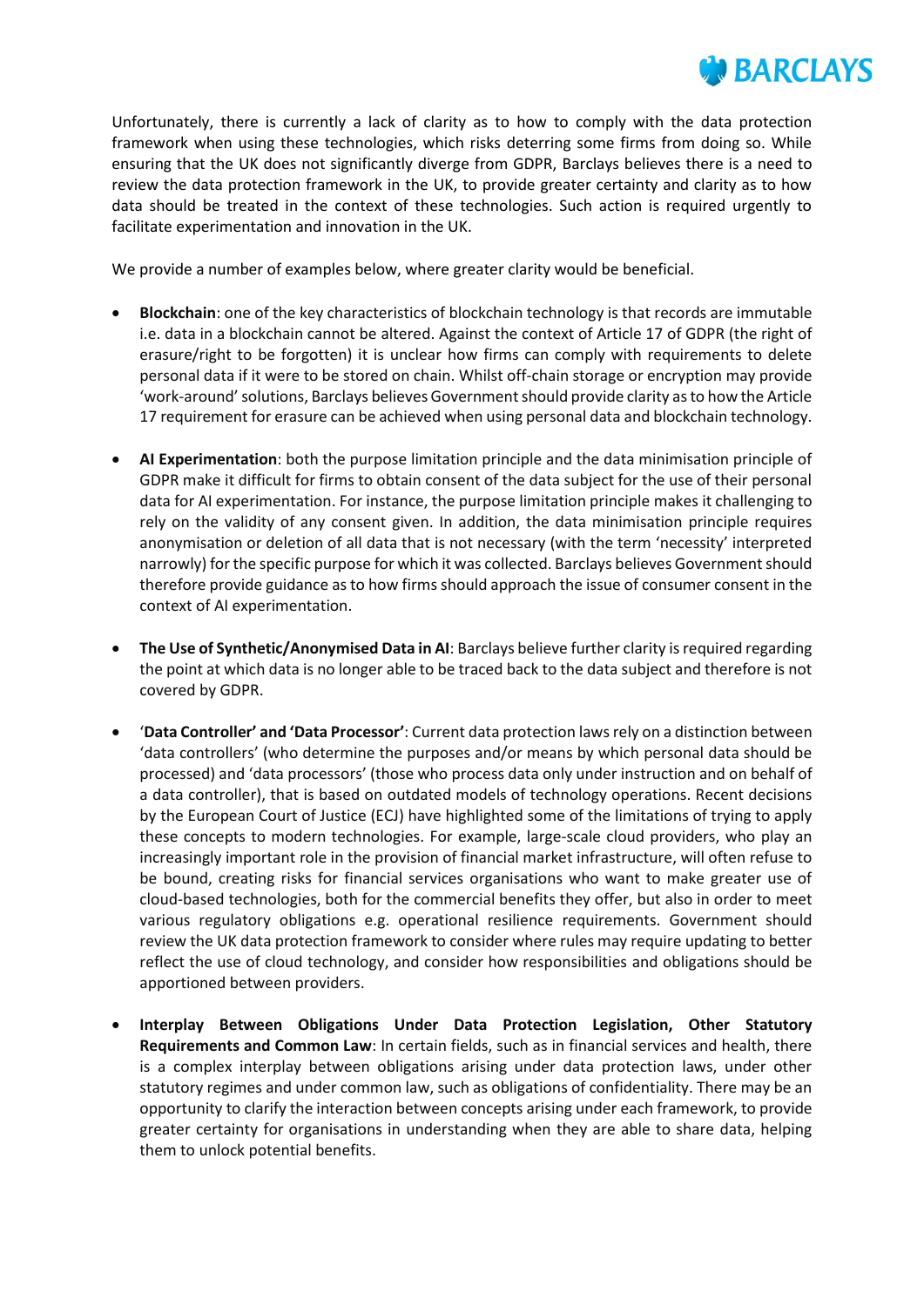

- **Promoting Privacy Enhancing Technologies**: Alongside reform to the legislation, Government should consider ways to promote Privacy Enhancing Technologies – technologies that enable data to be used and shared while maintaining privacy, for example pseudonymisation. Privacy Enhancing Technologies can play an important role in supporting the responsible use of data, helping to provide measures that allow for data to be re-used for research purposes, whilst ensuring individuals' rights remain protected.
- **Regulatory Interaction**: Many UK organisations are already subject to complex, sometimes overlapping regulatory regimes. For example, in addition to interaction between data protection (ICO) and sectoral regulators (such as the Financial Conduct Authority, Prudential Regulation Authority and OFCOM), there is also increasingly interest in data protection matters from the Competition and Markets Authority. The position is complicated further for organisations operating in multiple jurisdictions, who, in a breach scenario, may need to inform a number of regulatory authorities within particular timeframes, with complicated questions about sequencing. Aside from operational complexity, overlapping regulatory competence can lead to situations where it is unclear how competing requirements interact, or even where requirements appear to conflict. In the latter scenario, organisations are sometimes forced to choose which regulation to comply with. Though there is already some level of co-operation between regulators, there may be some benefit in clarifying the rules of engagement between regulators with competence for data protection and digital matters – in particular, when they are issuing guidance or introducing new requirements, and in matters of enforcement.
- **Consent Revocation**: it is important that users remain in control of their data, after they have provided consent for it to be accessed. Barclays believes further measures could be considered to ensure this is the case. For example: a requirement for clear and accessible documentation on how data is controlled, implementing proactive controls to manage access in order to maintain user trust, implementing proper controls for revocation and lineage management (in the case of data compromise) and the need for clear management of end of life access (managing access in case of data revocation).

## Protecting the International Flow of Data

In today's global economy, many international firms have a presence or use suppliers located in jurisdictions across the world, requiring data to be transferred between jurisdictions. In order to protect this flow of data between jurisdictions, it is vital that effective mechanisms exist to enable firms to legally and efficiently transfer data across international borders, while ensuring data is safeguarded.

### The Importance of an EU Adequacy Assessment

Barclays supports the Government's primary objective to secure and maintain an adequacy decision by the Commission under Article 45 of the GDPR. While Government likely appreciates the critical importance of a positive adequacy assessment to UK industry, we would further highlight that adequacy is by far the simplest, most efficient, and least burdensome solution to enable international data transfers to the EU. We would note that failure to obtain a positive adequacy assessment would likely create significant cost, disruption and administrative burden for many firms forced to implement alternative solutions. Further, a negative adequacy assessment would likely have further significant implications for positive due diligence assessments required for the use of Standard Contractual Clauses (SCCs) to transfer data from the EU to the UK following the ECJ's Schrems II ruling.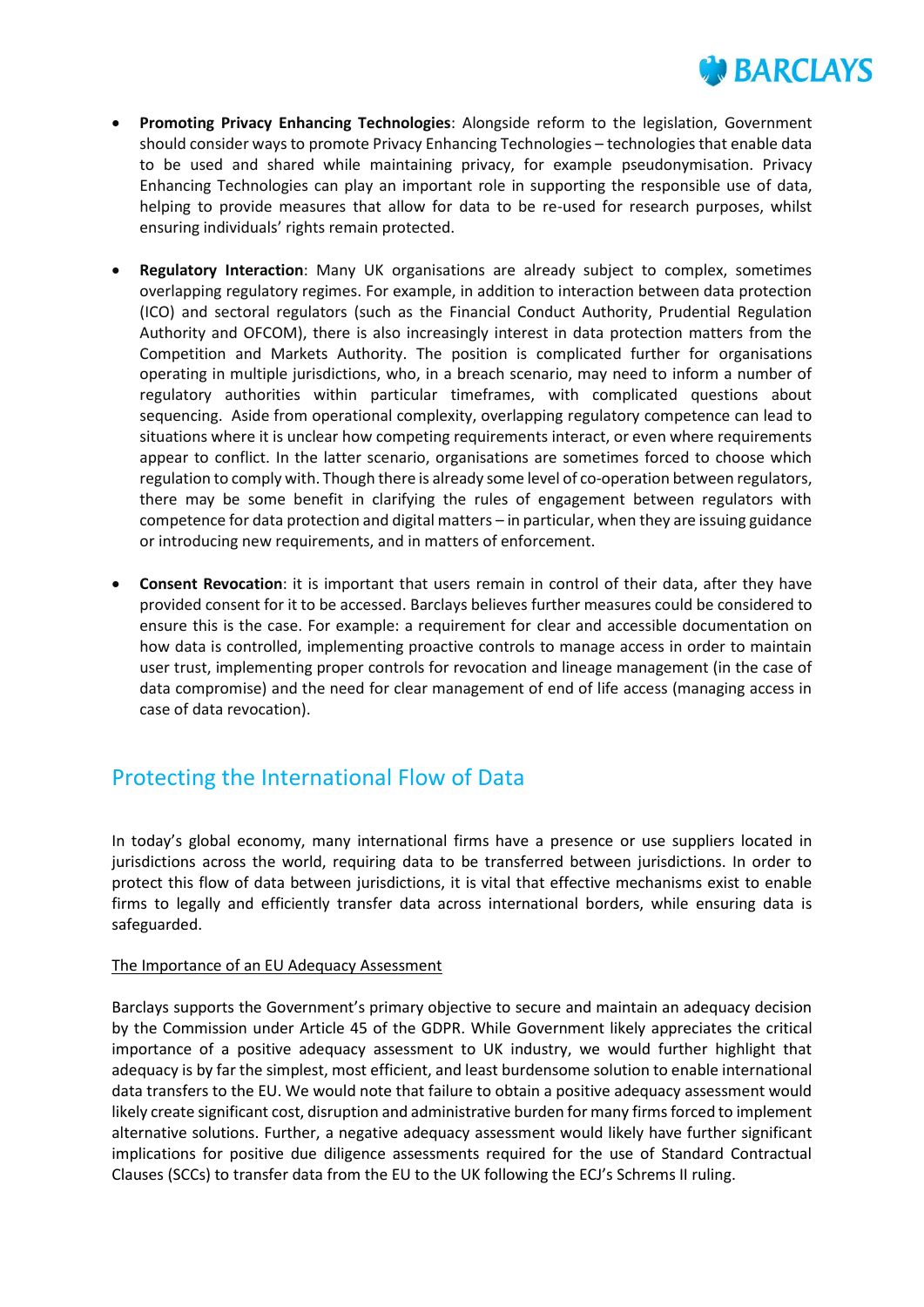

Barclays also supports the decision taken by the Government to deem the EU adequate under the UK framework, permitting the transfer of data from the UK to the EU.

Notwithstanding any finding the Commission may make in respect of UK adequacy, we would expect that Government will of course in any case need to continue to work closely with the relevant EU parties towards a pragmatic interpretation of EU rules that concern data and the digital economy so as to provide certainty for organisations operating in both the UK and EU, and minimise the potential for regulatory divergence on these issues.

#### Data Transfers Beyond the EU

Beyond adequacy with the EU (and the EEA), we would encourage the Government to seek reciprocal data transfer arrangements with other major jurisdictions around the world. Firstly, we support the Government's intention set out in the Strategy to review data transfer frameworks of jurisdictions deemed adequate by the EU. Beyond those jurisdictions, Barclays would specifically highlight the importance of data flows from the UK to India, the US and Singapore.

- **India** any initiatives that facilitate date transfers to India, whether they be codes of conduct, bilateral agreements, or adequacy decisions, would be welcome. While India may not currently have in place a legal framework that would satisfy UK standards of data protection, we would note that it is in the process of introducing its own Data Protection framework. While this is positive there is a risk that certain provisions may require data to be stored in India / prevent data being transferred back to the UK. We would encourage the Government to engage with the relevant Indian authorities to ensure data sent to India but not covering Indian citizens is permitted to be transferred back to the UK.
- **Singapore** Singapore already has a relatively well-developed data protection regime, so a reciprocal agreement permitting data transfers should be achievable.
- **The US**  given the significance of the UK–US relationship, an agreement permitting the free flow of data would be welcome. However, the current approach to data protection in the US (i.e. the lack of a national framework, and federal regulator) could create challenges and potentially have knock implications for agreements with the EU. It is important that the UK does not overly relax data protection standards to achieve a data transfer arrangement with the US, as this could serve to prevent an adequacy assessment from the EU.

Other key jurisdictions that Government should prioritise for data transfer agreements include: those with established regulators and frameworks similar to the UK framework, e.g. Australia, Canada, New Zealand, Japan. Further, we suggest other major jurisdictions for prioritisation could be: Switzerland, South Africa, Brazil and Hong Kong. While agreements with these jurisdictions would be positive, it is important that Government assesses their frameworks carefully and seeks to achieve enhancements when necessary, to ensure effective protection of UK personal data. This may be particularly relevant for the US and Hong Kong.

While the Strategy notes the potential to agree an adequacy decision for a particular 'territory' within a jurisdiction, these may add an extra level of complexity and so country level decisions should be sought wherever possible. Where recognition at the territory or jurisdictional level is not possible, Government may wish to consider the feasibility of 'sectoral' adequacy decisions for sectors that rely on the ability to transfer large volumes of data internationally. Many organisations will already be subject to comprehensive requirements from sectoral regulators, ensuring oversight of outsourcing arrangements, the security of systems and operational resilience. These rules may provide the basis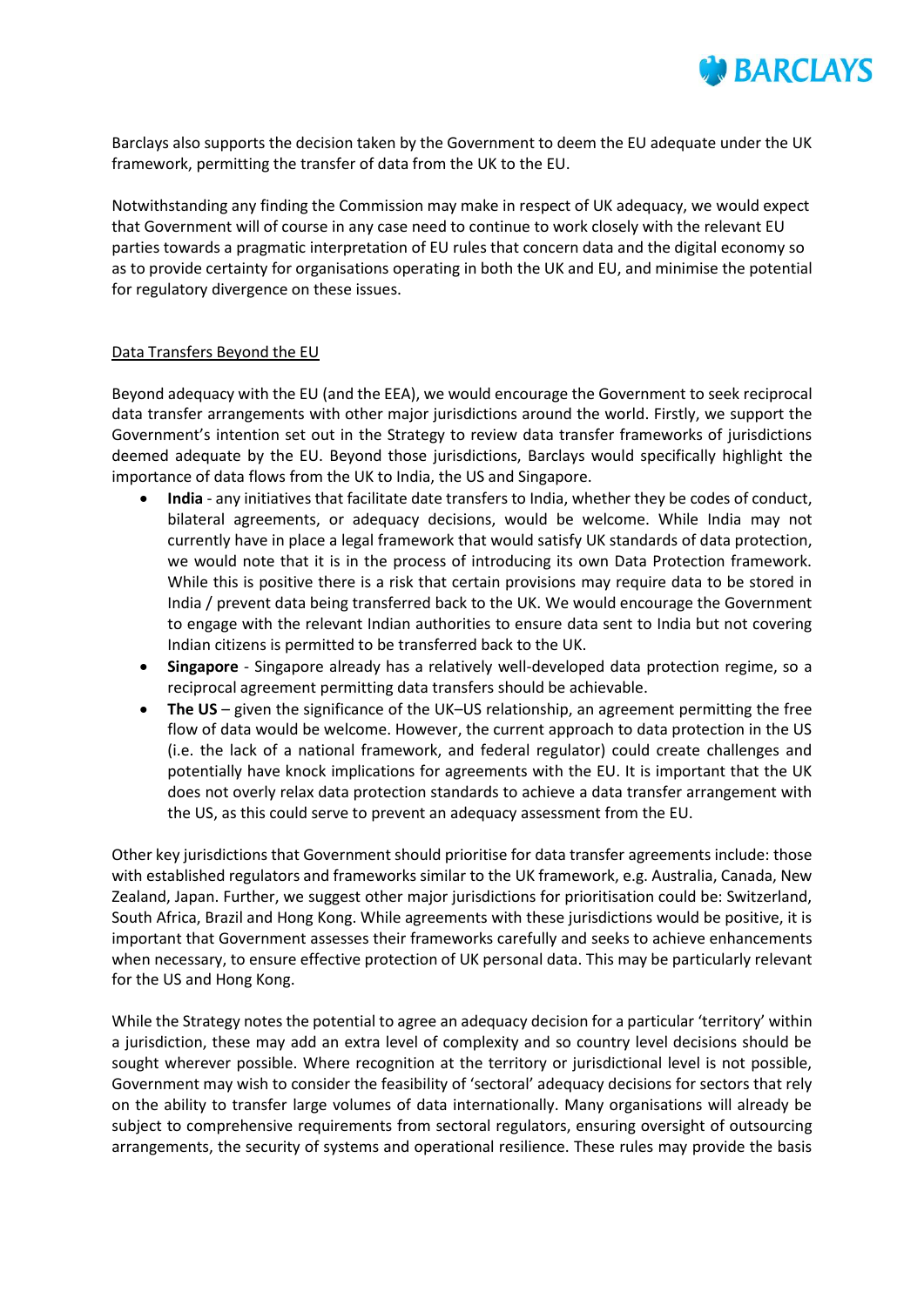

for sectoral adequacy decisions, or the foundations for sector specific frameworks to be developed in future.

### Alignment with International Standards

It is worth noting that since its introduction, many countries around the world have aligned their legislation to GDPR, either with the objective of ensuring or preserving an adequacy decision, or in recognition of GDPR as the embodiment of current best practice. As continued alignment with GDPR could enable agreements with other jurisdictions that seek to emulate GDPR, we would caution the Government against any significant divergence of UK data protection law from the standards enshrined by GDPR. A significant divergence in the UK risks creating multiple frameworks for global firms to comply with, and if divergence creates a softer regime, could result in the UK failing to achieve key adequacy decisions.

Rather, we support the Government's intention to collaborate with international stakeholders, and would encourage the Government to lead discussions in this area to agree common, high standards for data protection that can enable mutual recognition of frameworks between jurisdictions. As part of this role, Barclays would strongly support Government efforts to prevent the use of unjustified data localisation measures which create significant disruption and cost to the global data economy. Specifically, Government should continue to ensure bilateral trade agreements do not allow for such measures, and should look to drive engagement on this issue through supra-national bodies such as the OECD. For instance, Government may wish to consider whether the forthcoming British presidency of the G7 should continue the work of the US G7 presidency considering cross-border data issues for financial services organisations.

### Data Transfer Mechanisms

Beyond the data adequacy framework, the UK should look to maintain and develop the current range of alternative data transfer mechanisms available that provide flexibility and legal certainty.

In particular, we would encourage the development of processor to processor standard contractual clauses (P2P SCCs), which would allow UK-based processors to share data lawfully with sub-processors based outside of the jurisdictions recognised as adequate by the UK. We note that the European Commission currently has a consultation on a set of P2P SCCs, so any similar UK initiatives would need to take that into account. Further The development and introduction of approved international transfer codes of conduct and certification schemes would be welcomed and would enhance flexibility.

Regarding the use of Binding Contractual Rules (BCR), we would note that the current process of developing and agreeing BCRs can be onerous for organisations to undertake, can take significant time to complete. We would also flag a practical constraint in the existing approval process, in that the number of applications that can be processed by resource at the ICO is limited. We would encourage Government to consider whether there may be opportunities to make this process more agile, and whether there may be some role for self-certification.

We also note that some of the existing mechanisms permitted for under legislation may be underutilised. Codes of Conduct, for instance, could provide a useful tool for demonstrating compliance, but appear to have been hampered by procedural issues around their approval, as well as a lack of